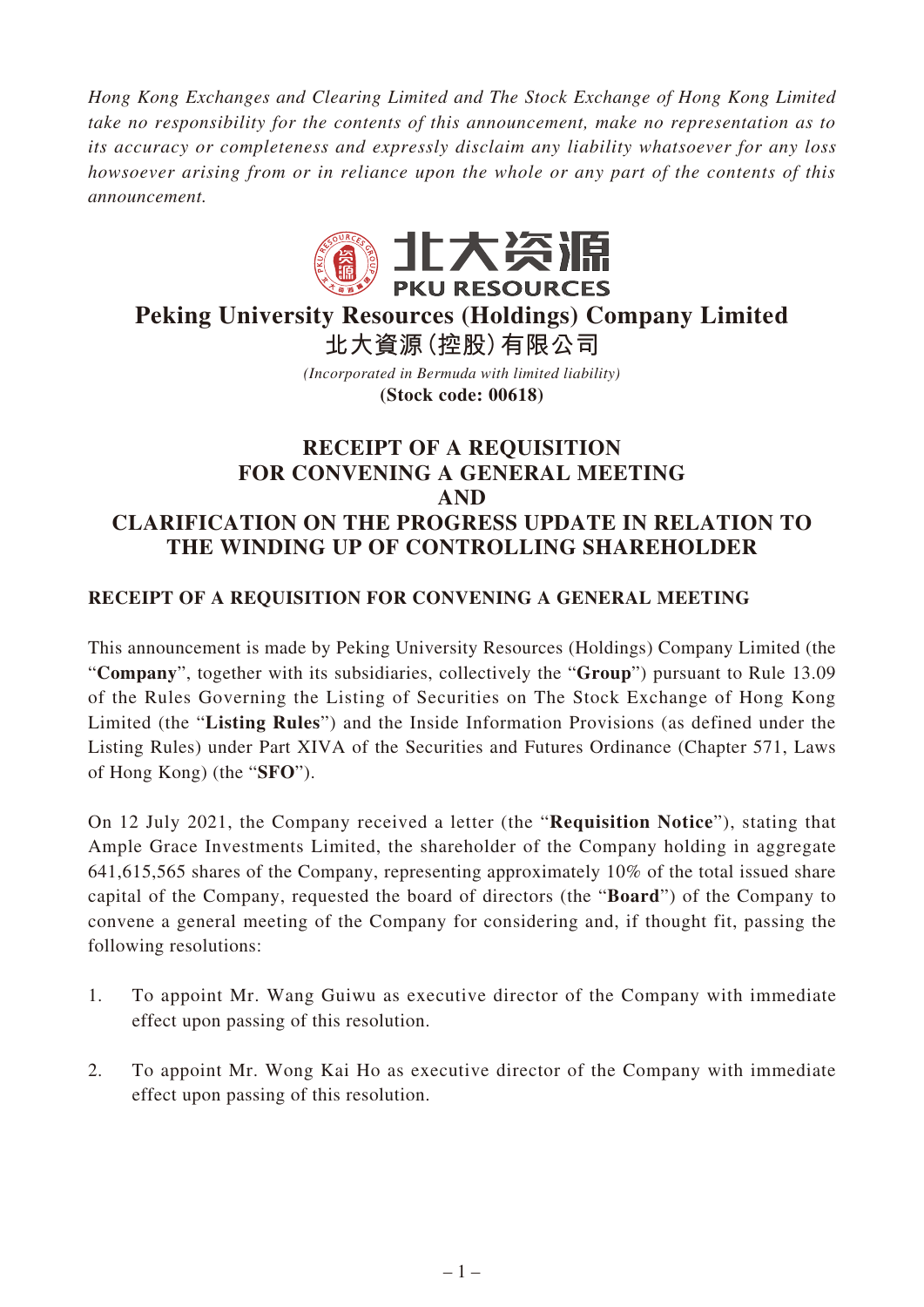The biographical details of Mr. Wang Guiwu and Mr. Wong Kai Ho as reproduced from the Requisition Notice and not having been verified by the Company or the Board, are summarised as follows:

#### **MR. WANG GUIWU**

Wang Guiwu (王貴武) ("**Mr. Wang**"), aged 60, has more than 20 years of experience in business management.

From May 1982 to July 1992, Mr. Wang was the head of foreign funds department of Dandong Foreign Trade and Economic Cooperation Commission\* (丹東市外經貿委外資處), where he was responsible for liaising with foreign organisations and institutions for investments in Dandong. From July 1992 to July 1997, Mr. Wang was the vice magistrate of Kuandian Manchu Autonomous County\* (寬甸滿族自治縣), where he was responsible for assisting in the management of various departments and bureaus of the Kuandian Manchu Autonomous government. From July 1997 to May 2000, Mr. Wang worked as the vice department head of the Bureau of Mechanical and Metallurgical Industries of Dandong\* (丹東市機械冶金工業 局), where he was responsible for formulating and overseeing the implementation of policies which facilitated the development of mechanical and metallurgical industries of Dandong. From May 2000 to May 2013, Mr. Wang was the president and chairman of Liaoning Huibao International Investment Group Co., Ltd.\* (遼寧匯寶國際投資集團有限公司), where he was responsible for formulating the overall investment strategies of the company.

Since March 2016, Mr. Wang has been the director of Liaoning Antai Nonferrous Mining Co., Ltd.\* (遼寧安泰有色礦業有限公司), director of Shengjing Bank (盛京銀行), chairman of Guoce Geoinformation Technology Industry Park Group Co., Ltd. (國測地理信息科技產業園 有限公司) and chairman of An Tai International Investment Group (Hong Kong) Co., Ltd.\* (安 泰國際投資集團 (香港) 有限公司), where he is mainly responsible for formulating the overall development strategies and overseeing the management and sourcing for offshore capital market opportunities of the respective companies.

Mr. Wang obtained a diploma of mechanical engineering from Northeastern Institute of Technology\* (東北工學院) (now known as Northeastern University (東北大學)) in September 1982.

Save for holding 641,615,565 shares in the Company indirectly through Ample Grace Investments Limited, Mr. Wang (i) does not hold any position with the Company or other members of the Group; (ii) has not entered into any service contract with the Company or other members of the Group; (iii) was not connected and has no relationship with any existing or proposed directors, senior management, substantial shareholders, or controlling shareholders of the Company; (iv) is not interested in and does not hold any short position in any shares or underlying shares in or any debentures of the Company or any of its associated corporations within the meaning of Part XV of the SFO; and (v) did not hold any directorship in the last three years in public companies the securities of which are listed on any securities market in Hong Kong or overseas.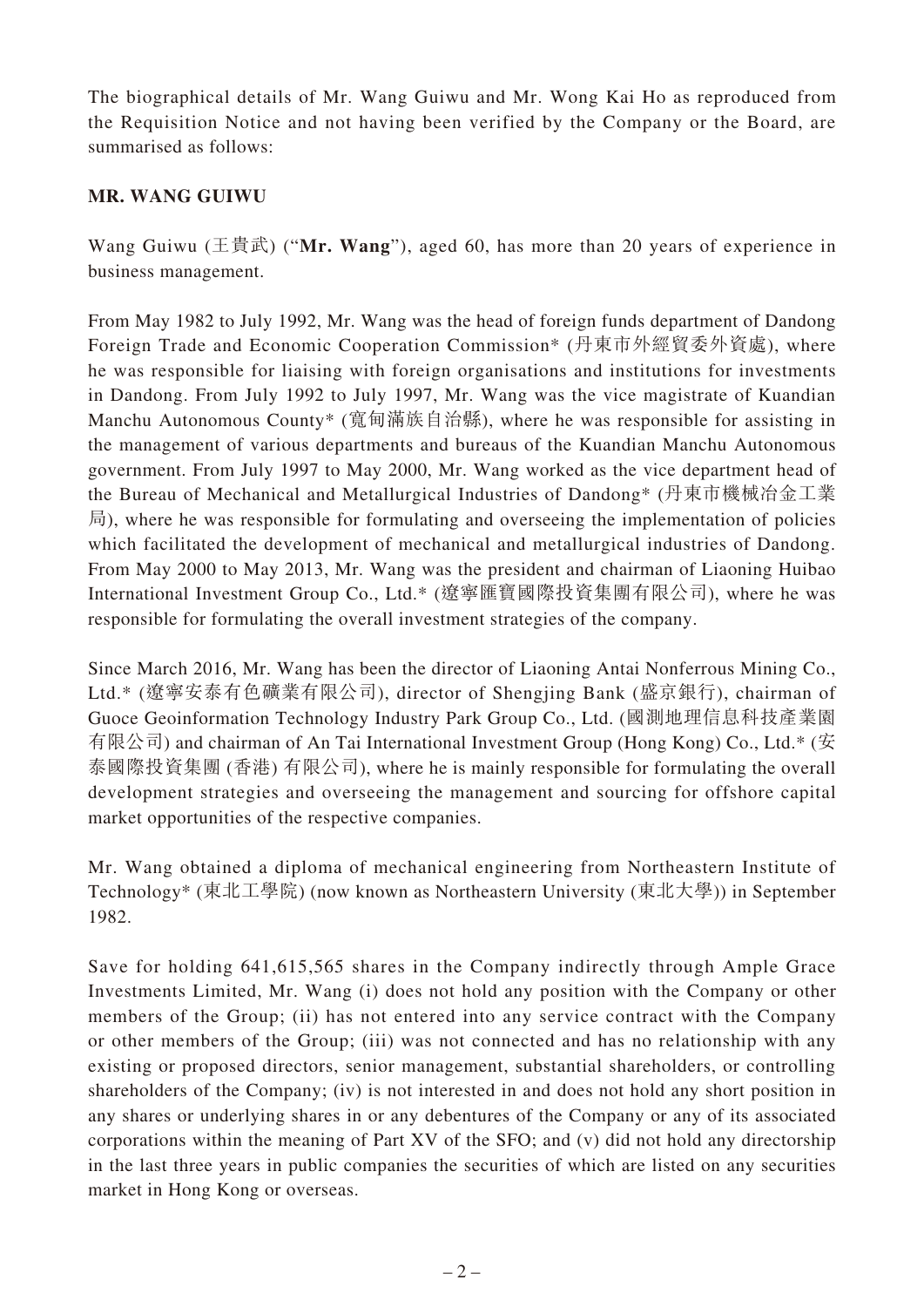Mr. Wang has not been involved in any of the events under Rule 13.51(2)(h) to (v) of the Listing Rules and there are no other matters in relation to Mr. Wang's appointment as director of the Company that needs to be brought to the attention of the shareholders of the Company.

#### **MR. WONG KAI HO**

Wong Kai Ho (黃啓豪) ("**Mr. Wong**"), aged 41, has more than 16 years of experience in financial and business management.

Mr. Wong worked as a finance analyst of Carter Holt Harvey New Zealand from November 2005 to December 2006 and was responsible for business modelling and financial analysis. From February 2007 to February 2009, Mr. Wong was a senior auditor of the audit and assurance sector of Ernst & Young and was responsible for designing audit strategies and reviewing audit engagements. From March 2009 to June 2013, he was a senior associate of EHM International Ltd (London), and was primarily responsible for assisting in the design of investment strategies of funds, reviewing pipeline investments particularly in the energy and real estate sector, and reviewing the performance of funds. From July 2013 to March 2014, he was a director of Katch Investment (Asia-Pacific) Limited, where he provided advisory services to clients for investments involving cross-border and offshore structures and projects fund raising.

Mr. Wong has experiences in the advisory and asset management industry since March 2014 where he currently is the director and responsible officer of advisory and asset management of Nebula Asset Management Limited and is responsible for the management of clients' investment portfolios, overseeing operations of the company and exploring potential merger and acquisition opportunities.

Mr. Wong has also been the vice president and assistant chairman of Guoce Geoinformation Technology Industry Park Group Co., Ltd. (國測地理信息科技產業園有限公司) since March 2018, where he is mainly responsible for strategic overview of the business operation of the company, in particular infrastructure developments, operational review and financing of National Geographic Information Technology Industrial Park, which was located at the east side of Beijing Capital International Airport. Mr. Wong is also involved in the development and operation of Guoce (Jinzhou) Graphite Technology Industrial Park, a "key project" of the Liaoning Province as regarded by the Liaoning Province's government, where he is responsible for assisting in land development acquisitions, operational business planning and project financing.

Mr. Wong obtained the Bachelor of Commerce & Administration in Accounting and Commercial Law and Information Systems from Victoria University of Wellington New Zealand in December 2002. He also obtained his professional qualification as a chartered accountant from the New Zealand Institute of Chartered Accountants and a certified public accountant from the Hong Kong Institute of Certified Public Accountants in February 2008 and January 2011, respectively.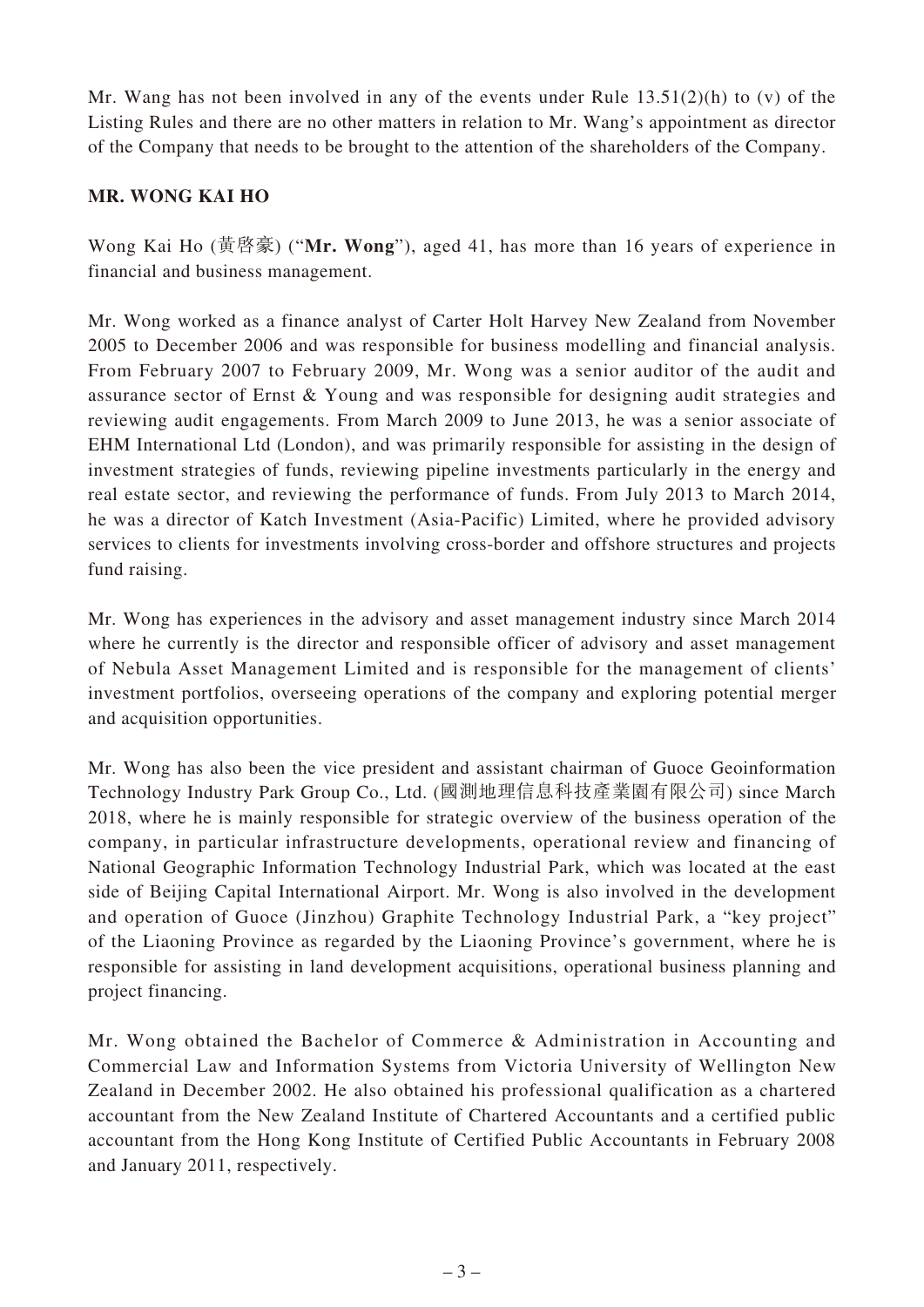Save for holding 641,615,565 shares in the Company indirectly through Ample Grace Investments Limited, Mr. Wong (i) does not hold any position with the Company or other members of the Group; (ii) has not entered into any service contract with the Company or other members of the Group; (iii) was not connected and has no relationship with any existing or proposed directors, senior management, substantial shareholders, or controlling shareholders of the Company; (iv) is not interested in and does not hold any short position in any shares or underlying shares in or any debentures of the Company or any of its associated corporations within the meaning of Part XV of the SFO; and (v) did not hold any directorship in the last three years in public companies the securities of which are listed on any securities market in Hong Kong or overseas.

Mr. Wong has not been involved in any of the events under Rule 13.51(2)(h) to (v) of the Listing Rules and there are no other matters in relation to Mr. Wong's appointment as director of the Company that needs to be brought to the attention of the shareholders of the Company.

The Board will extend the fullest cooperation and convene the general meeting pursuant to relevant laws and regulations.

### **CLARIFICATION ON THE PROGRESS UPDATE IN RELATION TO THE WINDING UP OF CONTROLLING SHAREHOLDER**

Reference is made to the announcement of the Company dated 8 July 2021 regarding, among others, the progress update in relation to the winding up of controlling shareholder (the "**Announcement**"). Capitalised terms used herein shall have the same meanings as those defined in the Announcement unless otherwise specified.

The Company would like to clarify that there is an inadvertent translation error found in the Chinese version of the Announcement ("**Chinese Announcement**"). In the first paragraph on page 2 of the Chinese Announcement, the phrase "祟升投資有限公司(「**祟升**」)" should be "廣仁投資有限公司(「**廣仁**」)" and the defined term of "祟升" in the Chinese Announcement should be "廣仁".

Relevant disclosures in the English version of the Announcement are correct. Save as stated above, all other information in the Chinese and English versions of the Announcement remains unchanged.

> By Order of the Board **Peking University Resources (Holdings) Company Limited Cheung Shuen Lung** *Chairman*

Hong Kong, 15 July 2021